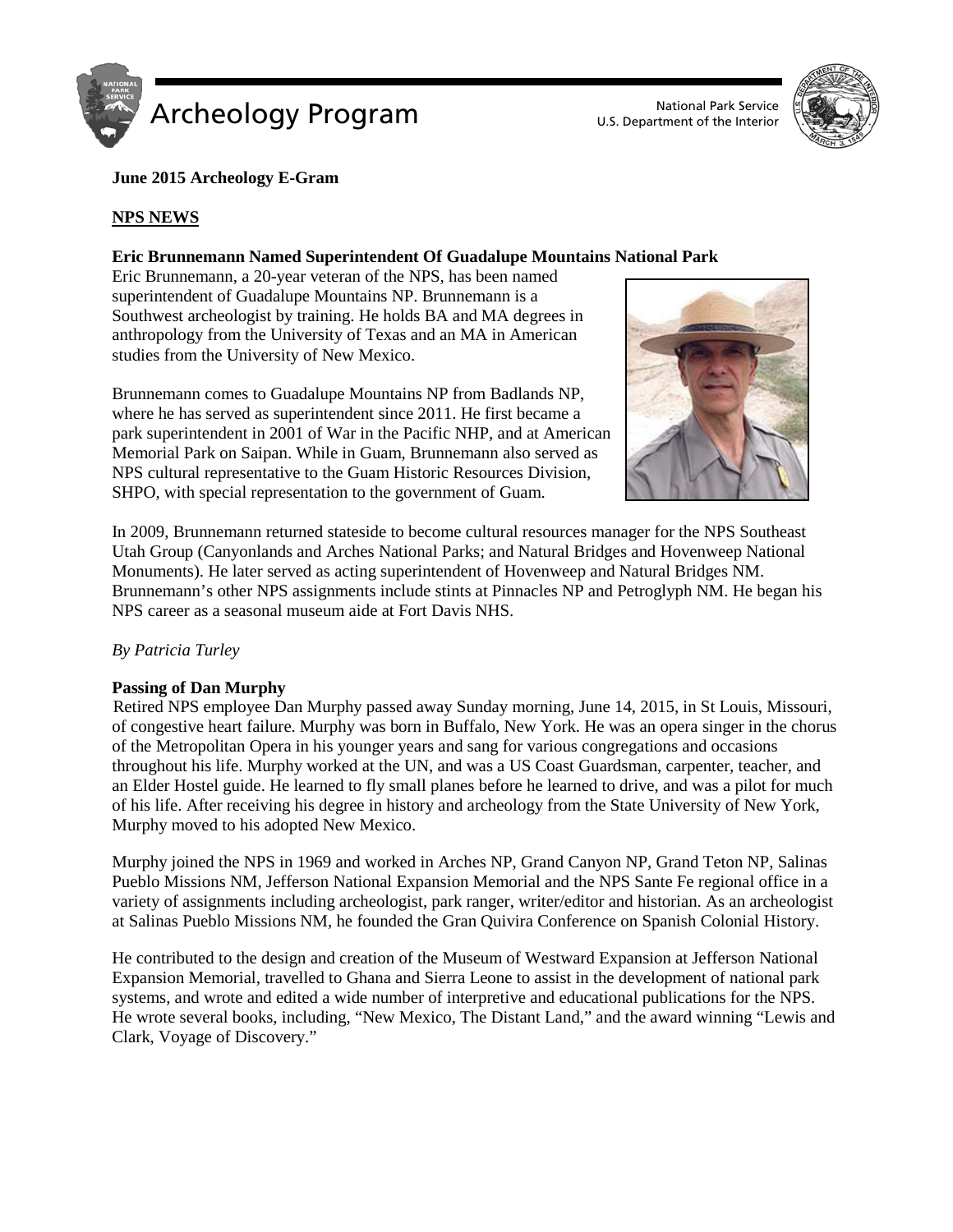

Perhaps his strongest legacy was as a mentor, trainer, coach and instructor for rangers who had the good fortune to find themselves in the same classroom or around the same campfire. Always intellectually curious and a powerful public speaker, Murphy had a wonderful sense of humor and sense of adventure.

He was instrumental in the founding of Canyonlands Field Institute, an organization promoting understanding and conservation of the Colorado plateau. He was also a river runner and guide, spending many days in the canyons of the Colorado and San Juan rivers.

After retirement he was the caretaker for Cunningham Ranch, a Nature Conservancy property in Cisco, Utah. In his later years he lived in Bluff and Salt Lake City, Utah; Santa Fe; and St Louis.

Donations in memory of Dan Murphy can be made to [Canyonlands Field Institute](http://cfimoab.org/utah-outdoor-education-adventures/donations-membership/) .

# **St. Croix Community Wishes National Park Service Archeologists Farewell**

More than 70 teachers, students, historians, conservationists, community organizers, college professors, small business owners and non-profit groups said farewell and thank you to NPS employees David Goldstein, chief of interpretation and education at sites on St. Croix, and Joshua Torres, Cultural Resource Program Manager. They were treated to a surprise send-off party for four years of service to the St. Croix community.

Goldstein and Torres launched education programs that included school tours of the Christiansted NHS, Buck Island Reef NM and Salt River Bay NHS &EP; creative writing programs at the Steeple Building in Christiansted; inclusion programs for children with disabilities; teacher ranger programs; and volunteers in the park programs. They supported civic engagement and demonstrated how grant funding and technical assistance could facilitate community program success.

Torres helped initiate a "Friends of the St. Croix National Parks" non-profit organization to increase public awareness and appreciation of St. Croix national parks through education, community outreach and civic engagement. Events such as Jazz in the Park, Movies in the Park and Lectures in the Park reintroduced residents to the NPS and its resources and given them a reason to go to downtown Christiansted. Goldstein turned around the ways that the Salt River site is presented during tours, making it a more interactive experience.

## *From story by Aesha Duval, Daily News*

## **Submissions Sought for Society for American Archaeology Annual Meeting**

Submissions are being sought for a SAA session, "Archeology in the National Park Service 1916- 2016." In 2016, the NPS celebrates one hundred years of managing archeological resources for the public's benefit. As we look to the next century, the history of NPS archeology is something to celebrate for its contributions to the nation and to the world. Archeology was a primary motivator for preserving lands under federal management; it continues to drive cultural resources work as well as interpretation and education. It underlies the most significant issues facing the NPS today and into the future: climate change, relevance to all peoples, population shifts to urban areas, economic benefits of parks, the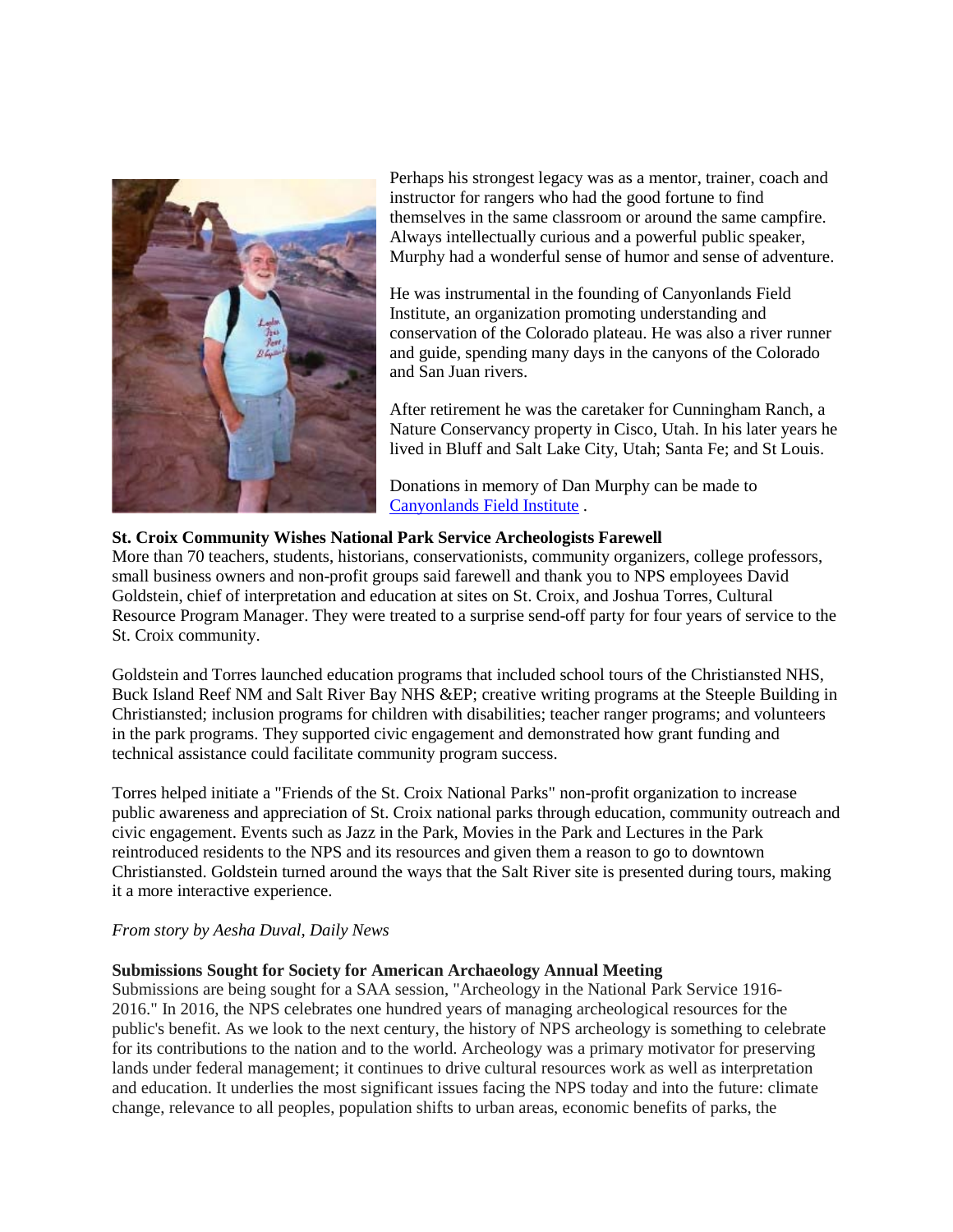importance of grants and site evaluation programs to communities nationwide. Presenters in this session will present on a range of topics looking to the past and to the future of NPS archeology.

For more information or to express interest, contact Teresa Moyer, NPS archeologist, 202-354 2124.

#### **100 for the 100th: 100 Ways that National Park Service Archeology Has Contributed**

The NPS Archeology Program is developing a web feature to celebrate the role of NPS archeology to the nation and to the profession. We're looking for your help in developing the list of 100. What places in the NPS system have contributed to our understanding of the past? What people have been leaders in archeology from their position in the NPS? What programs or guidance, such as the National Register or SAIP, have made an impact? Which collections are the best of the best?

Submit your recommendations for sites, scientific contributions, collection, programs, and people to Teresa Moyer, NPS archeologist, 202-354 2124.

#### **Cultural Resources, Partnerships, and Science Directorate Chooses Cotter Award Winners**

The Cultural Resources, Partnerships, and Science Directorate is pleased to announce the winners of the 2015 John L. Cotter Award for Excellence in National Park Service Archeology. This year, two projects were recognized for exemplary scientific archeological research, community involvement and public education. The winners are:

#### *Pu'ukohola Heiau National Historic Site Earthquake Stabilization Project (2007-2011)*

Adam Johnson (Lead Project Archeologist), Laura Carter Schuster, Mary Jane Naone, Todd Croteau, Dana Lockett and Everett Wingert (University of Hawai'i at Manoa) worked with local community members to repair damage to traditional Hawaiian masonry in the park caused by a 2006 earthquake. The project included archeological fieldwork, new and innovative recordation and mapping technology, and public participation. A team of archeologists, geographers, historical architects, structural engineers and traditional Hawaiian masons worked collaboratively to restore damaged dry wall masonry. The project resulted in the documentation and stabilization of archeological sites as well as the transference of traditional Hawaiian knowledge and skills.



Pu'ukohola Heiau National Historic Site Earthquake Stabilization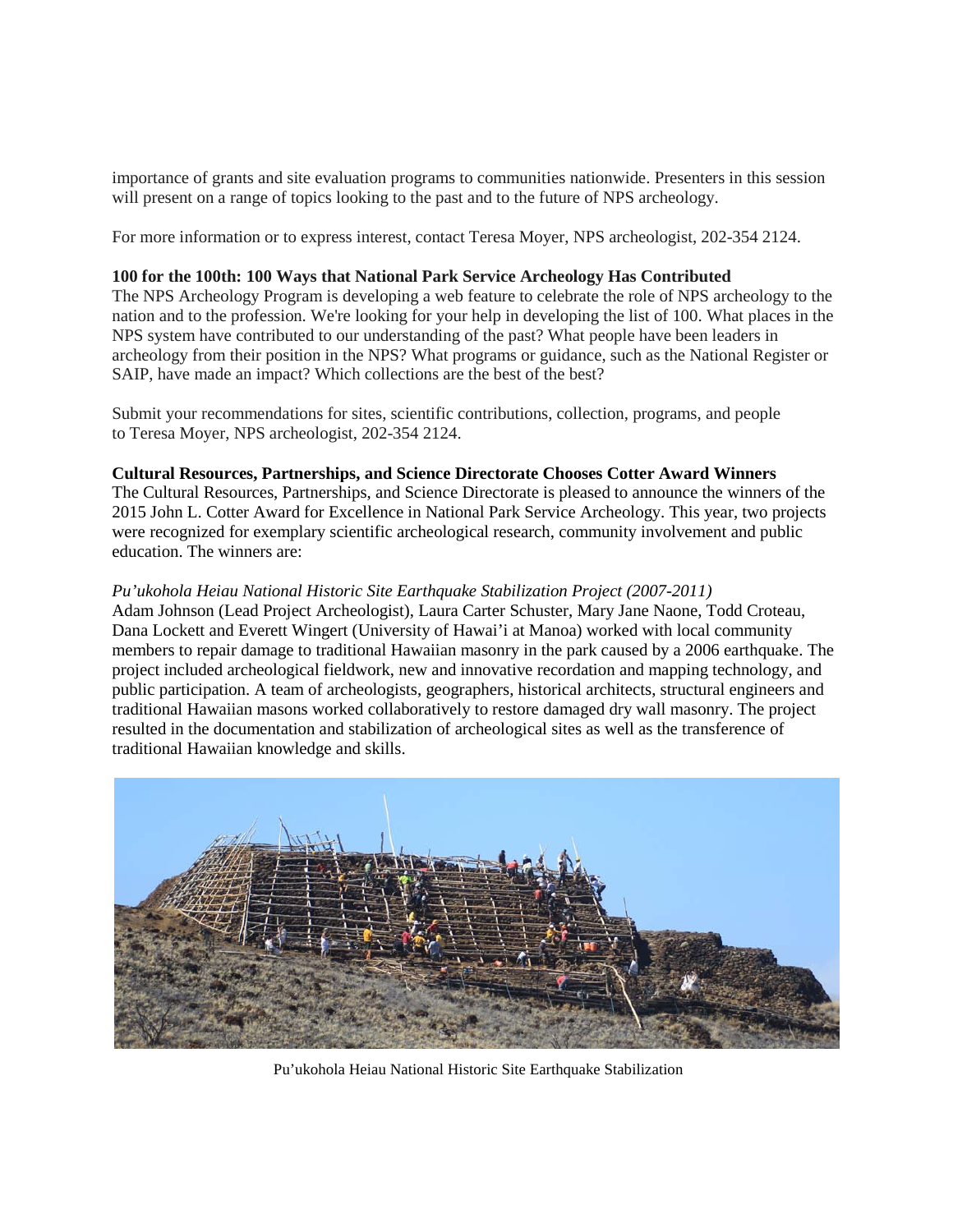# *200 Generations: On the Beach of their Time: Human-Environmental Dynamics at Cape Krusenstern National Monument, Alaska (2006-2014)*

Adam Freeburg and Shelby Anderson (Portland State University) directed survey and testing of archeological sites at Cape Krusenstern. Dozens of NPS personnel and volunteers, and 66 students participated in the project. Freeburg and Anderson's work correlated climatic and environmental variability with observable culture change and led to a better understanding of late-Holocene prehistory. The project included public outreach and education efforts in several local schools.



Excavations at Cape Krusenstern National Monument

John L. Cotter (1911 – 1999) was best known for his work at Jamestown,Virginia, and his contributions to the development of historical archeology. Cotter's first NPS assignment was at Tuzigoot NM, Arizona. He went on to be the Northeast Regional Archeologist between 1957 and 1977. The award was created to recognize exceptional archeological projects in honor of Dr. Cotter's long and distinguished career. Award nominations are peer submitted and voted on by the award committee comprised of five NPS archeologists representing subfields within American archeology.

Congratulations to all the winners!

# **NPS Midwest Archeology and Submerged Resources Centers Document Dam Resources in St. Croix National Scenic River**

Staff from the NPS Submerged Resources Center and Midwest Archeological Center have identified and mapped wing dams built a century ago by the U.S. Army Corps of Engineers along the St. Croix National Scenic Riverway. The dams were designed to force the current into the river's center to naturally develop a 3 foot-deep channel to accommodate steamboats carrying passengers and goods. The project has two goals, said park historian Jean Schaeppi-Anderson - to find out what still exists and document it, and determine whether surviving dams are worth adding to the National Register of Historic Places.

The US ACE built wing dams on the St. Croix between 1881 and 1917, closing off islands and backwaters to steer the current into the main channel. Workers cut down trees along the shore, formed layers of logs and brush and then used rocks to keep the dams in place. Much of the work was done in winter, when they could walk on the frozen river.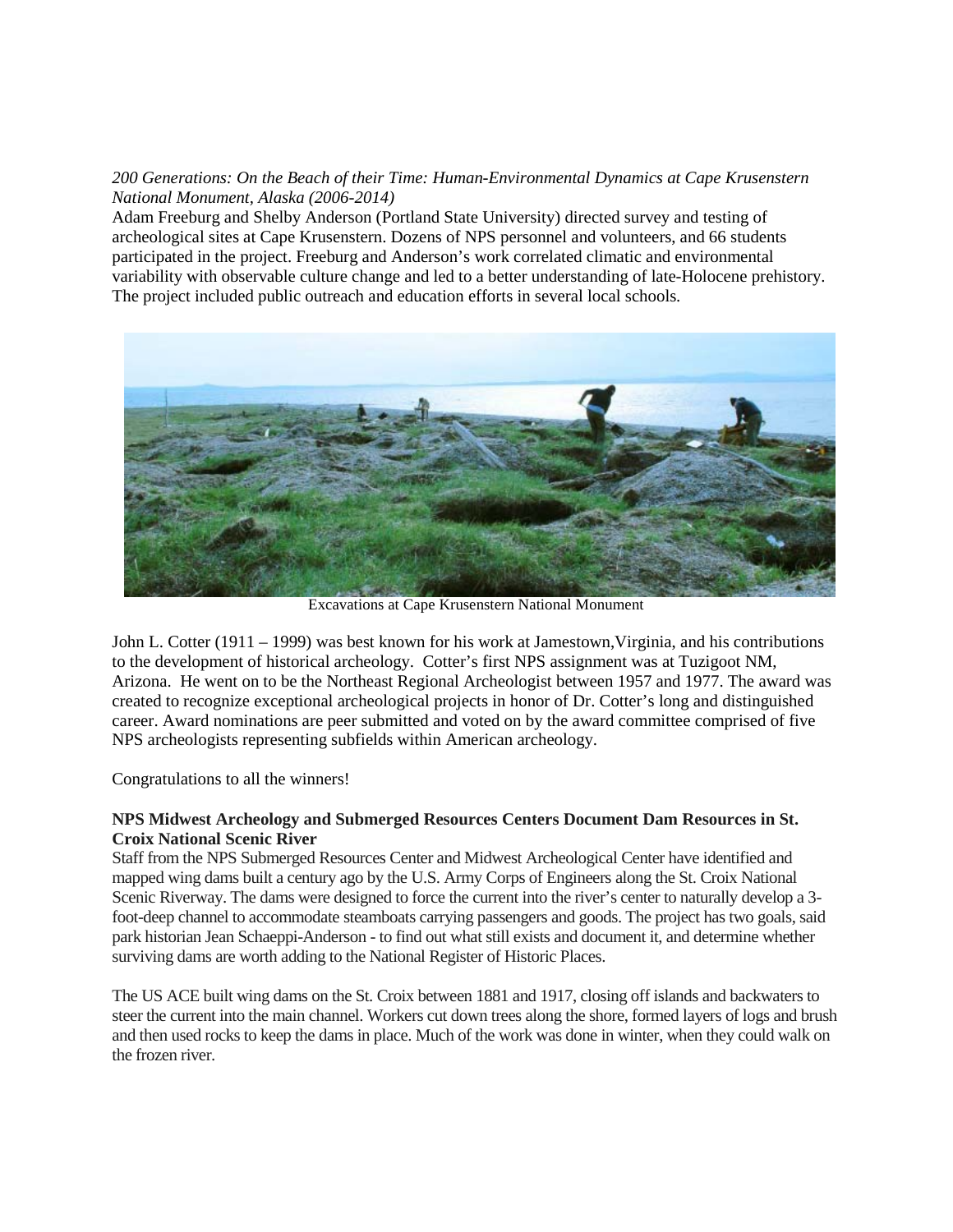

Erin Dempsey, left, and Nora Greiman, right, marked coordinates for mapping a water control feature on the St. Croix River.

Over time, some wing dams were destroyed by log drives, ice or flooding, and others disappeared beneath layers of river silt. When low water in 2007 revealed several dams poking above the surface, Schaeppi-Anderson began searching for information on them. There wasn't a lot, but some sketches and a 1937 Army Corps map locating a few of them were found.

The project, costing an estimated \$20,000, is being paid for with mitigation funding built into the \$676 million St. Croix River Bridge under construction south of Stillwater. The NPS received \$250,000 from the bridge project for archeological surveys, historic research and restroom facilities along the river; another \$100,000 is going to the NPS to develop a response plan for spills from the bridge.

*From story by Kevin Duchschere, Star Tribune*

# **Follow-Up to E-Gram Article " Archeology and Reality Television"**

Last month I wrote in a "Slightly Off-Topic" article on reality television "Randy Olson, marine biologist turned film director, gave two pieces of advice to his colleagues who were struggling to communicate about climate change: 1.) take journalism classes – your prose is boring; and 2.) take acting classes – your presentations are boring. How many of us have taken that advice?"

Lots, it turns out, as the many e-mails that I received demonstrated. I will share one with you.

"We in Natural Resources Stewardship and Science just hosted a science communication training from Stonybrook University that speaks to your points. Feel free to share this resource in next month's issue: <http://www.centerforcommunicatingscience.org/improvisation-for-scientists/> "

The link takes you to the website for the Alan Alda Center for Communicating Science at Stony Brook University. A wide range of workshop options are available, including improvisation. "The goal of teaching scientists improv is not to turn them into actors, but to free them to talk about their work more spontaneously and directly, to pay dynamic attention to their listeners and to connect personally with their audience."

The NPS Natural Resources Stewardship and Science Directorate has hosted three trainings through a cooperative agreement. Four or five trainers came to a park system site to work with 32 employees for three days. Participants reported that the training greatly improved their communication skills. "I learned to focus on quickly getting to the meat of my message, being more animated in delivery, and using more plain language," said one. "I learned strategies for redirecting and streamlining media messages," said another. "And it was fun!"

Park and program budgets are usually constrained, but competitive grants are available from the Horace M. Albright-Conrad L. Wirth Grant program, a prestigious developmental opportunity that annually funds NPS employees' personal and career development projects. An individual grant might send you to a training. Group training on site will probably require more funding that an Albright-Wirth group grant, however.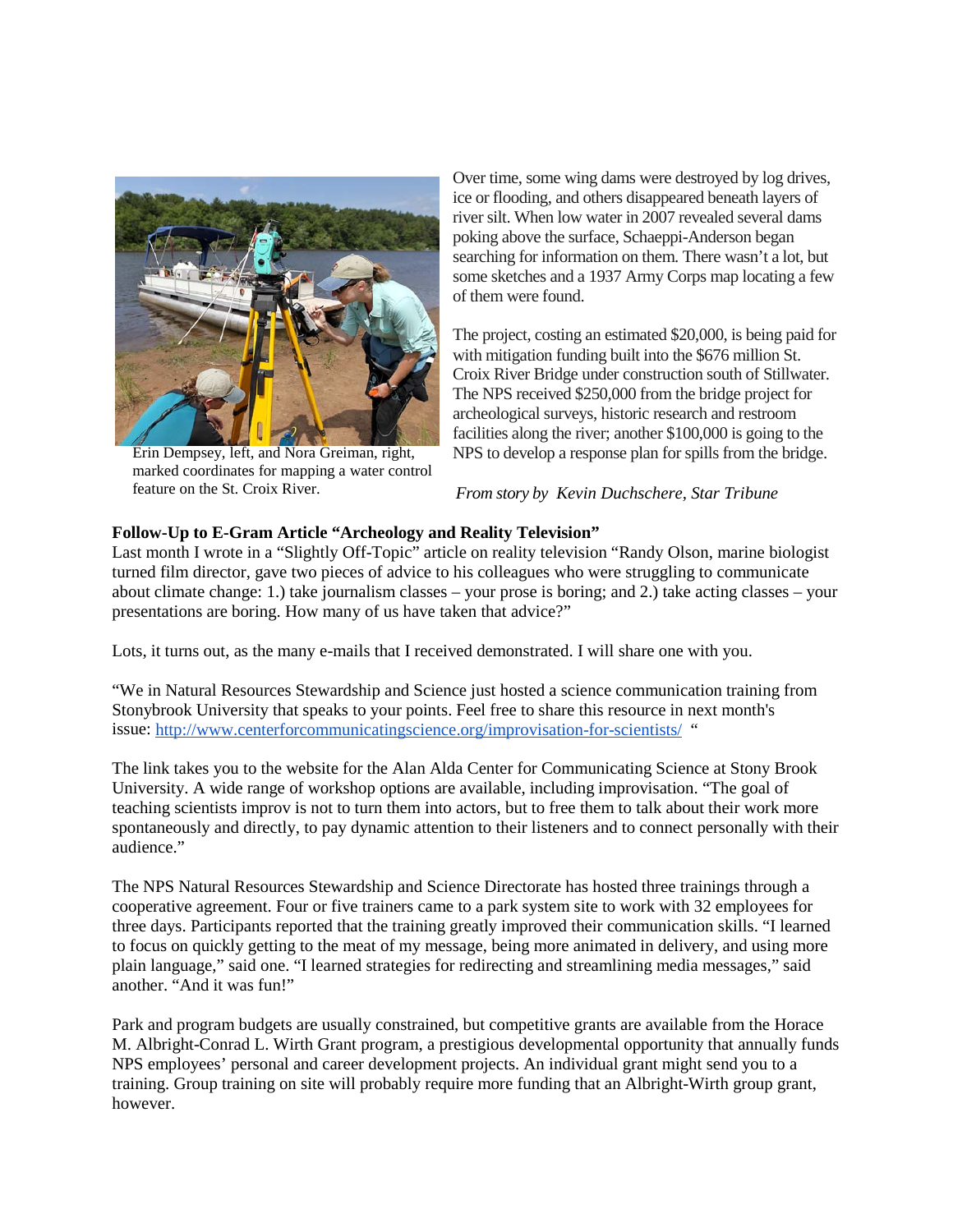**Contact for more information:** Cheri Yost, Acting Communication Specialist, NPS Natural Resources Stewardship and Science, 202-768-2945

## *By Karen Mudar*

#### **Honoring Tribal Legacies Launched in National Park Service Midwest Region**

NPS Midwest Regional Director Cameron Sholly and Lewis and Clark National Historic Trail Superintendent Mark Weekley and former superintendent Gerard Baker welcomed guests to the launch of *Honoring Tribal Legacies: An Epic Journey of Healing* hosted by the NPS, Lewis and Clark Trust, Inc.; and KANEKO, a non-profit cultural organization established by Jun and Ree Kaneko. *Honoring Tribal Legacies* has been a five year long partnership between the University of Oregon and the NPS.

*Honoring Tribal Legacies* is a curriculum model that encourages educators to include stories, perspectives, and expertise of Native people when teaching American history. Its aim is to challenge teachers to evaluate how they integrate tribal perspectives when teaching about Lewis and Clark or any American history topic. Seven model Teachings using the *Honoring Tribal Legacies* methodology show how educators can use the Teachings to benefit student learning by being more inclusive. The Teachings are accompanied by a two-volume guidebook that addresses the questions "Why is honoring tribal people important?" and "How can I design curricula that honors tribes?"

To access the two-volume guide and the Teachings, go t[o www.HonoringTribalLegacies.com;](http://www.honoringtriballegacies.com/) all material is downloadable and free.

#### *By Jill Hamilton-Anderson*

## **The Archeology of LGBTQ People, Places, and Events**

The Lesbian, Gay, Bisexual, Transgender, and Queer (LGBTQ) Heritage Initiative addresses the underrepresentation of LGBTQ properties on the National Register of Historic Places and designated National Historic Landmarks (NHL). At present, there are only one NHL (Stonewall) and four National Register properties listed for their association with LGBTQ history and heritage. Another NHL nomination will make the Henry Gerber House in Chicago a second LGBTQ NHL.

The theme study (which provides contexts for understanding and thinking about LGBTQ history in America) includes an archeological context. It describes the research questions that can be addressed through archeological methods and interpretation either when a significant building has been demolished, or in conjunction with the historical record of a place.

Megan Springate, the prime consultant for the LGBTQ Heritage Initiative and author of the archeological context is looking for any leads to excavations that have already been done at archeological sites with LGBTQ history and heritage and/or which address LGBTQ issues.

If you are aware of any examples, please contact her directly at [megan\\_springate@partner.nps.gov](mailto:megan_springate@partner.nps.gov) More information is available at <http://www.nps.gov/history/heritageinitiatives/LGBThistory/>

#### **Students Look to Unearth History at Fort Vancouver National Historic Site**

The NPS partners annually with Portland State University and Washington State University, Vancouver, to offer an archeology field school at Fort Vancouver NHS. The 2015 field school will focus on a 19<sup>th</sup> century barrel makers shop and WWI military plane manufacturing.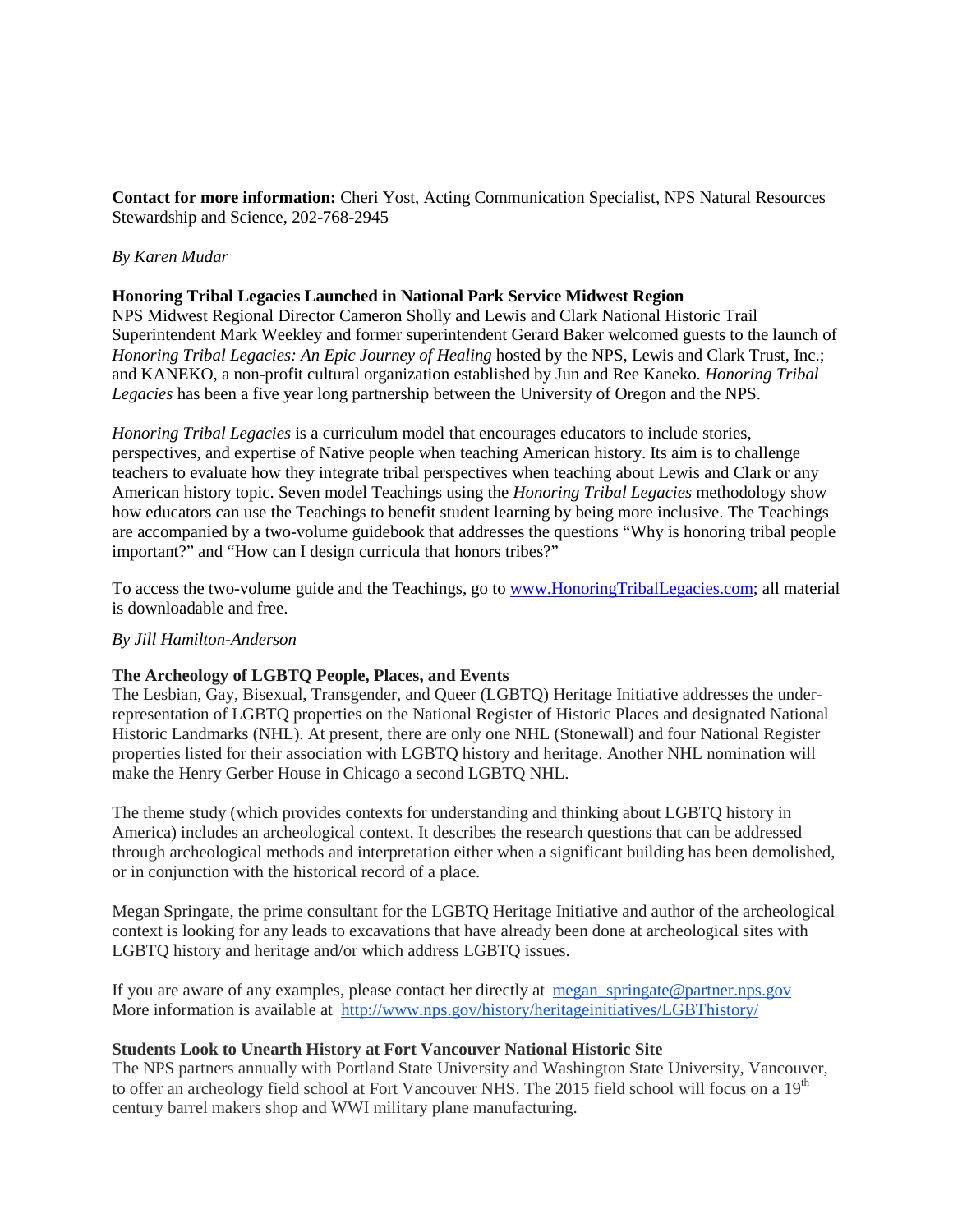From 1825 to 1860, Fort Vancouver was the regional headquarters and supply depot for the Hudson's Bay Company. Coopers there made barrels for shipping goods. "Animal pelts were shipped in barrels. Salted salmon was packed in barrels, and they had to have a barrel maker on site," said Doug Wilson, NPS archeologist. Students will begin preliminary testing at two sites suspected to be the housing for the Fort Vancouver coopers. The last known cooper to work in the shop was a Hawaiian named Spun Yarn.

Students working on the spruce mill portion of the project will look for concrete foundations that would establish the footprints of the main mill, repair shops and machine shops. That would add a timely feature in a couple of years, when the nation observes the centennial of the U.S. entering World War I. Archeologists also will be working in areas where 5,000 soldiers, who were the mill-hands, lived in bunkhouses and a tent city.

#### *By Tom Vogt, The Columbian*

#### **National Park Service Aids in Investigation of Wreck of Slave Ship São José**

In 1794, the Portuguese ship São José-Paquete de crashed into a submerged reef and broke apart while rounding the southern tip of Africa. The captain and crew survived the shipwreck but half of the slaves perished. Some were able to reach the shore on a barge, but the fierce weather prevented the barge from returning for more. Two days later, the surviving Africans were resold into slavery.

The wreckage was discovered by treasure hunters in the 1980s, who misidentified it as a Dutch merchant ship. By 2012, researchers found the São José's manifest. The ship left Lisbon with 1,500 iron blocks of ballast destined for Mozambique. The ship left Mozambique with 400- 500 slaves and was destined for Maranhão on the Brazilian coast. The voyage ultimately lasted 24 days.

The São José is possibly the first slave ship ever discovered that had wrecked while carrying slaves. Divers working with historians and archeologists have been excavating the wreckage – which lies barely 100 meters from the coast near Cape Town – since 2010. The excavations are led by the Slave Wrecks Project, a coalition of researchers from George Washington University, the Iziko Museums of South Africa, the South African Heritage Resource Agency, the NPS, and others.

The turbulent surf that helped sink the São José has complicated the recovery process. The waters are so rough divers said working on the site was like working in a washing machine. Some objects were buried six to eight feet under the sand. Items would be uncovered, documented, and then covered over by sand again just a few hours later.

Various artifacts from the ship will be displayed in museums around the world over the coming months. Some – including the iron blocks used for ballast, are destined for the Smithsonian's National Museum of African American History and Culture, which will open in 2016.

#### *From story by [Henry Gass,](http://www.csmonitor.com/USA/USA-Update/2015/0601/Wreck-of-slave-ship-Why-the-Sao-Jose-fascinates) Christian Science Monitor*

To read more about the **São José, go to** http://columbian.gwu.edu/silenced-sea

## **Ocmulgee National Park Bill Faces Another Hurdle**

A bid to turn the Ocmulgee National Monument into Georgia's first national historical park could gain ground. U.S. Reps. Sanford Bishop and Austin Scott are scheduled to address a hearing at a session of the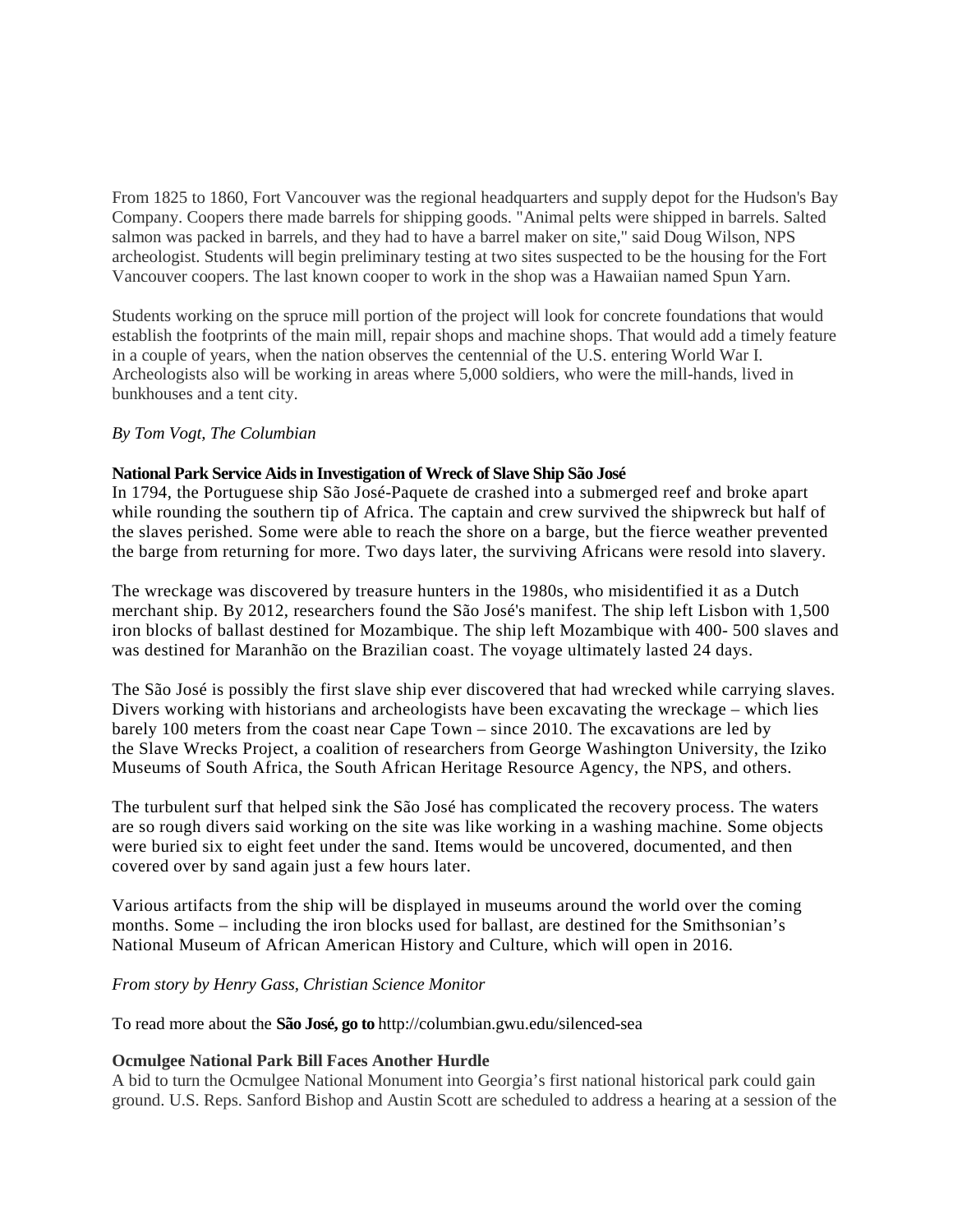House of Representative's Federal Lands Subcommitttee, which reports to the Committee on Natural Resources. Congress authorized the classification of the Ocmulgee National Monument in 1934. Residents could only gather enough funds during the Great Depression to purchase 678 acres by 1936. Officially titled the Ocmulgee Mounds National Historical Park Boundary Revision Act of 2015, the bill aims to re-designate the national monument, expand the current boundaries to include a total of about 2,800 acres, and administer a special study by the Department of the Interior. The hearing is just one part of the legislative process and the proposal still will need House and Senate approval.

Bishop and Scott re-introduced the bill in January. Last October, the Inter-Tribal Council of the Five Civilized Tribes (Cherokee, Chickasaw, Choctaw, Muscogee (Creek) and Seminole Nations), which represents more than 500,000 Native Americans, gave their official support of the bill.

#### *By Conner Wood, The Telegraph*

#### **NPS Archeologist Assists with Research at the Beckley Grist Mill, West Virginia**

New River Gorge National River archeologist David N. Fuerst and non-NPS colleague Thomas F. Lemke report that the recent archeological study at the Beckley Grist Mill in Beckley, West Virginia, has demonstrated that the site is eligible for listing on the National Register of Historic Places. The Beckley Historical Landmark Commission paid for the study with a State Survey and Planning grant and matching funds from the Carter Foundation and an anonymous donor.

The mill, which was built by Alfred Beckley, the son of John Beckley, the first Clerk and Librarian of Congress, in 1837, is located along Piney Creek in what was then Fayette County, Virginia. The findings from the study will be used to nominate the mill to the National Register based on its association with Alfred Beckley and its potential to tell the story about early agricultural settlement and industrial development in the lower New River region. The study's findings are also being used to create a city park and support heritage tourism in the Piney Creek watershed.

To read more about the Beckley Grist Mill, see "NPS Archeologist at New River Gorge Nation River Helps Local Efforts to Protect Mill Site" in the April 2014 **Archeology E-Gram** at <http://www.nps.gov/archeology/pubs/egrams/1404.pdf>

#### **Navajo Nation Sues National Park Service for Return of Human Remains**

The Ninth Circuit Court heard from both sides in a case alleging that the NPS wrongfully exhumed more than 300 sets of Native American human remains and artifacts from Canyon de Chelly NM. The NPS is holding the remains and artifacts at the Western Archeology Center, and the tribe has been trying to get them back since the 1990s. The tribe also sought to halt the NAGPRA repatriation process under way.

The Navajo Nation sued the NPS in 2011, claiming that the government's exhumation violated the U.S. Constitution and the Treaty of 1868, which established the borders of the Navajo Reservation. Appealing a Federal judge's dismissal of the case, Paul Spruhan argued before a three-judge panel that both the Treaty of 1868 and the Archaeological Resources Protection Act (ARPA) give the tribe a pre-existing "right of control" to the remains and artifacts.

The Navajo insist that the "ultimate disposition of human remains and cultural objects taken from tribal lands prior to the enactment of NAGPRA [in 1990] is subject to the consent of the Indian or Indian tribe which owns or has jurisdiction over such lands." The tribe says that if a court determines that either the 1930 law establishing the monument or NAGPRA had transferred title to the archeological resources in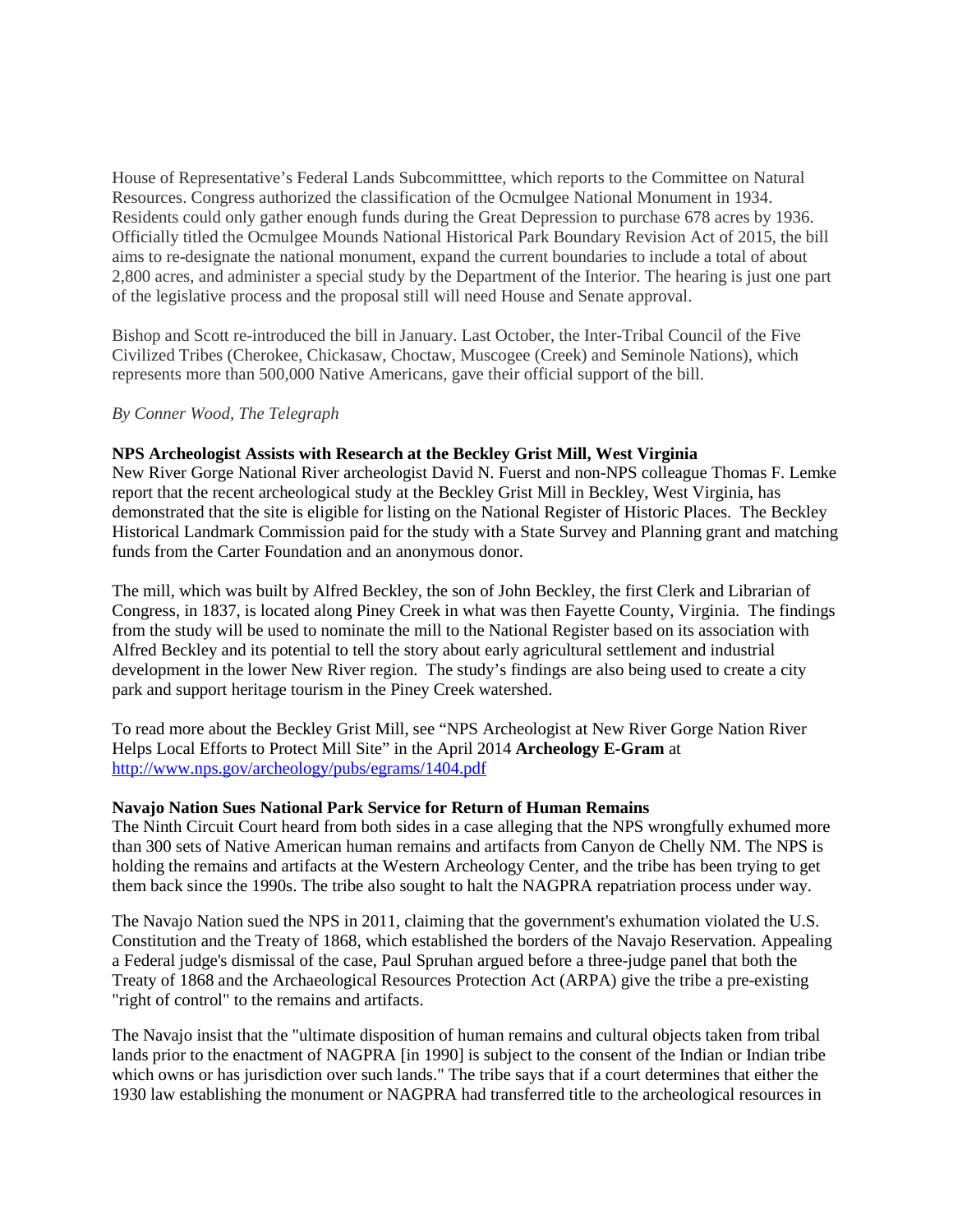Canyon de Chelly NM to the Federal government, then both laws would be in violation of the 5th Amendment's takings clause.

The tribe also seeks declaratory judgment that the human remains and artifacts belongs to the Navajo Nation, and a "mandatory injunction that NPS immediately arrange for, and cooperate in, the orderly repatriation of any and all human remains and cultural objects, and any other archaeological resources ... which were removed from Canyon de Chelly National Monument."

#### *By Katherine Procter, Courthouse News*

To read more about this case, go to<http://www.courthousenews.com/2011/12/21/42433.htm>

#### **Jemez Pueblo May Have Claim to Valles Caldera National Preserve**

A Federal appeals court has revived Jemez Pueblo's lawsuit claiming rights to the Valles Caldera National Preserve. The 10th Circuit Court of Appeals said a U.S. District Court in Albuquerque should take another look at whether an 1860 land grant extinguished the pueblo's rights to the large swath of the Jemez Mountains west of Los Alamos. The tribe sued in 2012, claiming the land belongs to tribal members because their ancestors were the primary occupants of the area. Ancient trails, home sites, fields, hunting traps and sacred areas have been identified on what is now the preserve. Members continue to visit it for religious ceremonies, initiations, hunting, and to use hot springs for healing purposes.

The pueblo argues that it holds the original land title and that the 1860 land grant didn't extinguish that title. The U.S. government awarded the land grant to the heirs of Luis Maria Cabeza de Baca. The property was later acquired by the Dunigan family of Abilene, Texas, which in 2000 sold it to the Federal government for \$101 million.

In 2013, U.S. District Judge Robert C. Brack ruled that the pueblo failed to bring a timely claim under the 1946 Indian Claims Commission Act and "lost its opportunity to litigate its dispute with the United States." That ruling came after the U.S. Department of Justice filed a motion to dismiss the case on the grounds that the court didn't have jurisdiction over the issue. The department said the pueblo should have filed the claim between 1946 and 1951 with the Indian Claims Commission, which had exclusive jurisdiction to rule on such claims.

*By Uriel J. Garcia, The New Mexican*

## **FEDERAL NEWS**

#### **Department of the Interior Fills Federal Preservation Officer Position**

Caroline Hall will join the DOI Office of Acquisition and Property Management as the new Departmental Federal Preservation Officer (FPO). Hall comes to DOI from the Advisory Council on Historic Preservation, where she has served as the Assistant Director of the Office of Federal Agency Programs for the past six years. Prior to that, she was the Preservation Compliance Coordinator for the NPS for five years.

Hall will be working closely with the Department's Senior Preservation Officer, the bureau FPOs, the Departmental Consulting Archeologist, and the museum and real property communities to promote the appropriate care and management of the Department's historic properties and other historic buildings and structures, archeological sites, cultural landscapes, and museum collections.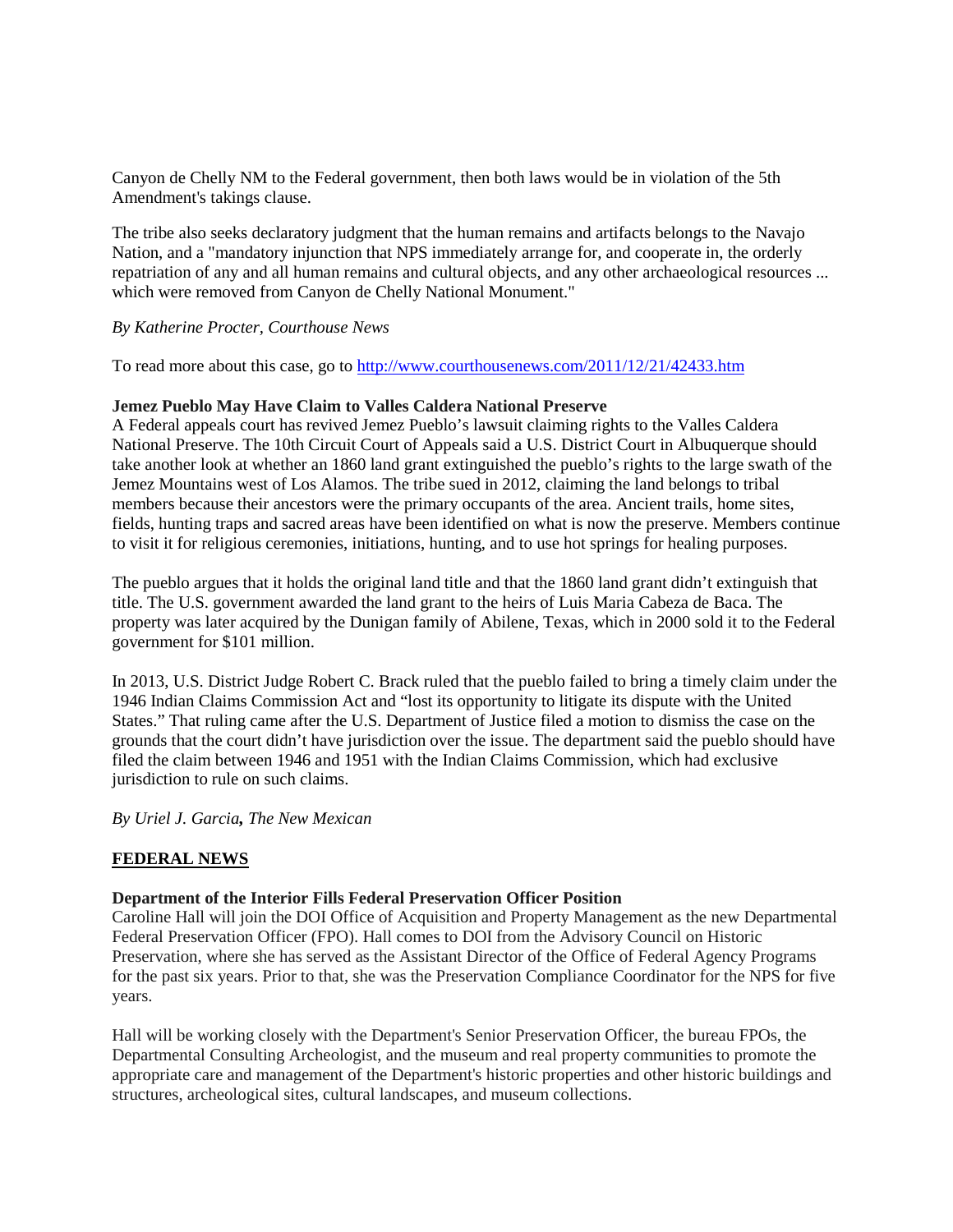## **UNESCO #Unite4Heritage**

UNESCO has started the #Unite4Heritage campaign to build support for the protection of heritage in areas threatened by extremists. This campaign will be highlighted at the 39<sup>th</sup> Session of the World Heritage Committee in Bonn, Germany, where staff of the NPS Office of International Affairs will form part of the official U.S. delegation.

"When violent extremists say humanity is not a single community that shares values, when they say world heritage doesn't exist, when they say pre-Islamic heritage is idolatry, when they say that diversity is dangerous, that tolerance and dialogue are unacceptable - we must respond," UNESCO Director-General Irina Bokova stated at the launch of the #Unite4Heritage campaign at the Faculty of Arts of the University of Baghdad in Iraq in March.

The campaign is working to spread the word through Twitter, Facebook and Instagram. In order to show support, take a photo with a heritage site or artifact, and describe why it is important. By using the hashtag #Unite4Heritage, UNESCO and the global community can help share the values of tolerance, diversity and respect.

Learn more about the U.S. participation in the UNESCO World Heritage program: <http://www.nps.gov/oia/topics/worldheritage/worldheritage.htm>

# *By Jonathan Putnam*, *NPS Office of International Affairs*

#### **Bureau of Land Management Project Archaeology: Investigating Nutrition**

The new *Project Archaeology: Investigating Nutrition* guide is now available. Trace the shift from hunting and gathering to the development of agriculture in the ancient world. Explore contemporary nutrition through student collected data and design a healthy eating plan for the school based on information drawn from the study of the past.

#### *The Advent of Agriculture in Mesopotamia*

Discover the past through authentic evidence from ancient archeological sites in Mesopotamia! Examine two archeological sites on the upper Euphrates River and uncover the changes in diet as people shifted from foraging to farming. Students will think like archeologists as they apply the tools of scientific inquiry to the investigation of nutrition. Surprisingly, the advent of agriculture decreased food diversity with significant consequences for human health even today.

Grade Level: 6th Grade (easily adaptable to elementary and high school)

Subjects: social studies (world history, ancient civilizations), science, health enhancement (nutrition), language arts

Enduring Understandings: This curriculum unit teaches six enduring understandings specific to the theme of food, subsistence, and culture:

- 1. Nutritional food is a basic human need.
- 2. Cultures change when there is a shift in food production or consumption.
- 3. Using the tools of scientific inquiry, archeologists study what people ate and how they got their food.
- 4. Subsistence practices and human nutrition have changed over time.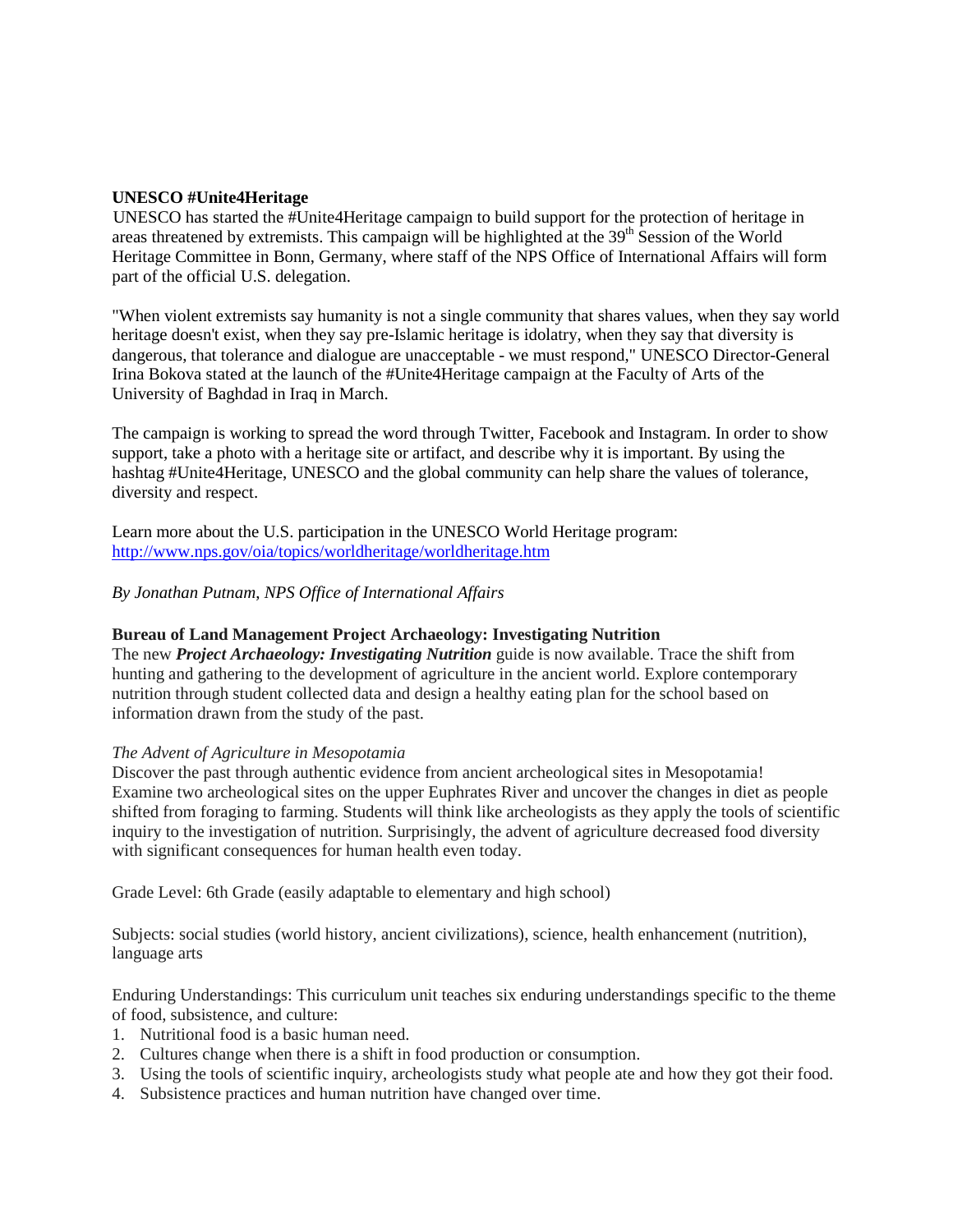- 5. The loss of archeological sites reduces our ability to learn about the past and plan for the future.
- 6. Understanding consequences of subsistence practices helps us understand the present and plan for our future.

The cost of the new guide is \$39.95 (\$20.00 for coordinators, master teachers, and facilitators). SPECIAL NETWORK DEAL: Buy 10 books and get 1 free!!! Offer ends August 7, 2015.

For more information, go to the **Project Archaeology** website at<http://projectarchaeology.org/>

# **US Forest Service in Dispute Over Sacred Land Near Glacier National Park**

A Federal judge will hear arguments over whether a Louisiana company should be allowed to drill for natural gas near Glacier NP on land considered sacred to the Blackfeet Indians. The 6,200-acre lease was suspended by Federal officials in the 1990s. The land is part of the Lewis and Clark NF, but is not on the Blackfeet Reservation.

The Badger-Two Medicine area is the home of the creation story of the four Blackfoot tribes in Canada and Montana and the Sun Dance that is central to their religion. The USFS determined drilling would adversely affect the sacred site and reduce its spiritual power for the Blackfeet. The findings by an agency archeologist were supported by representatives of the tribe and the Montana SHPO.

Owner Solenex LLC filed a 2013 lawsuit to life the suspension on the lease, issued in 1982. The company wants U.S. District Judge Richard Leon in Washington, D.C., to decide in its favor so it can drill this summer. "We've been stopped for 32 years. We have a valid permit, and our client has the right to go and drill," said William Perry Pendley, Mountain States Legal Foundation, representing Solenex. "Are there artifacts out there that we need to be protective of? Show us where they are, and we'll mitigate."

Tribal leaders asked Interior Secretary Sally Jewell to cancel the lease and 17 others that remain suspended. They offered Solenex the opportunity to drill elsewhere on the northwest Montana reservation, but "the Blackfeet tribe will not accept drilling in the Badger-Two Medicine," THPO John Murray said. Representatives of Solenex in April met with members of the tribe, state and Federal officials and the U.S. Advisory Council on Historic Preservation in an attempt to resolve the dispute, but no agreements were reached.

## **Department of the Interior Revises Tribal Recognition Process**

The DOI has revised the process for officially recognizing Indian tribes. The revisions create a process that will promote more transparency for a timely and consistent process, while being flexible enough to account for the unique histories of tribal communities and maintain the integrity of criteria in place for nearly 40 years.

The final rule, available in the *Federal Register*, creates a two-phase review process for tribes petitioning the Department of Interior for Federal recognition and gives tribes facing rejection the ability to have an administrative judge review their case before a final decision is made. The rule also aims to improve transparency by forcing the agency to make all documents relating to a petition publicly available.

Since 1978, of the 566 federally recognized tribes, 17 have been recognized through the current regulatory process. The Department has denied acknowledgment to 34 other petitioning groups.

The rule will take effect 30 days after publication.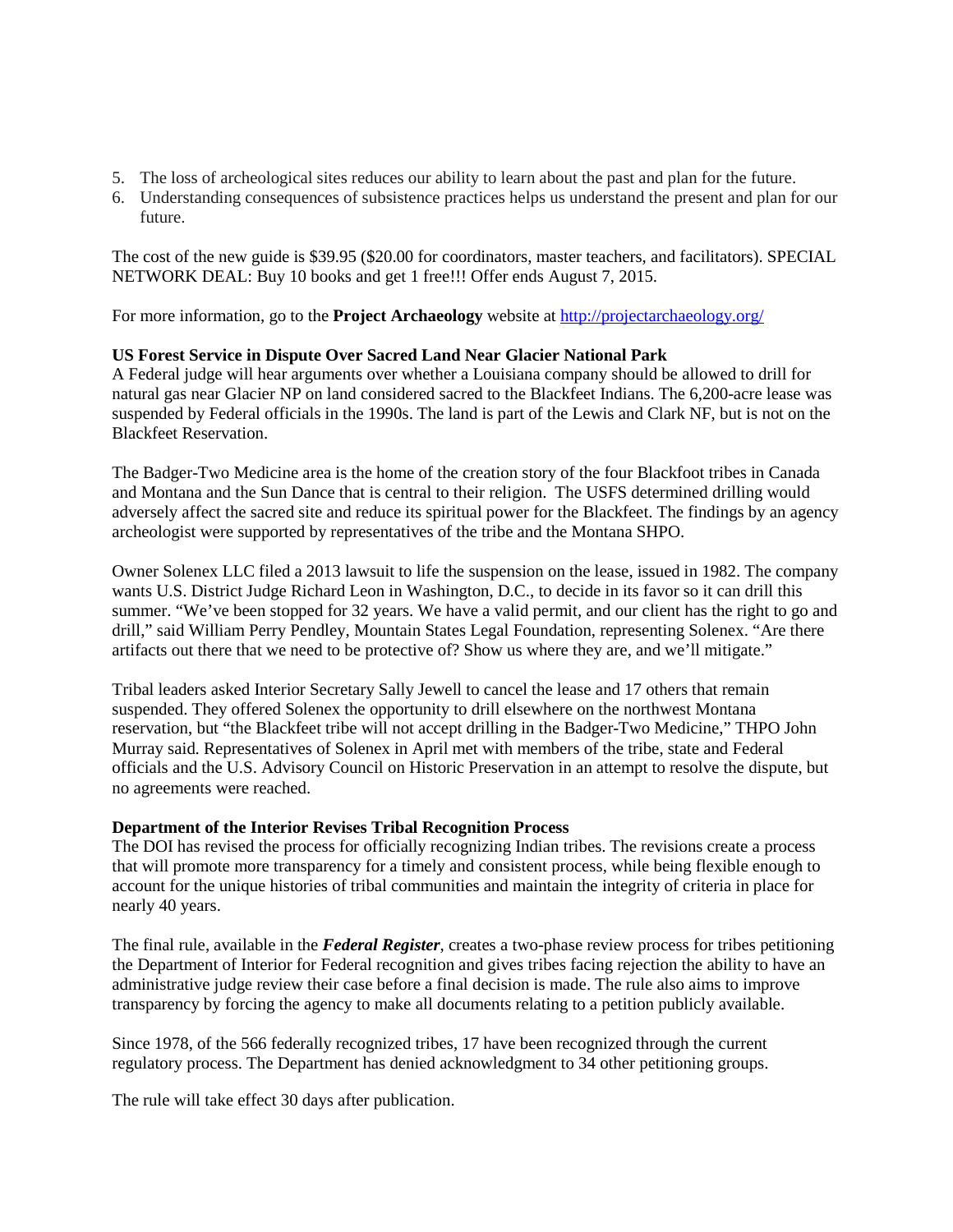# **TRAINING AND GRANTS**

## **Archeological Resources Protection Training Program (ARPTP)**

The Federal Law Enforcement Training Center (FLETC) is sponsoring the Archeological Resources Protection Training Program (XP-ARPTP-503) August 17-21, 2015, at Fort McClellan, AL. This 37 hour course provides training in all aspects of an archeological investigation and prosecution. The class culminates in a 12-hour archeological crime scene practical exercise where law enforcement officers and archeologist work as a team to investigate and document a crime scene. Attendees will gather and process physical evidence, write incident reports, executive summaries, search warrants, damage assessments, and provide testimony in a courtroom scenario. This training is open to all law enforcement officers, prosecutors, and Federal archeologists.

Contact FLETC instructor Charles Louke (912) 280-5138 for course information. Federal employees should contact their national academy representatives at FLETC to register.

#### **National Park Service Offering Park NAGPRA Training**

The Park NAGPRA program is offering a multiple session online course about the Native American Graves Protection and Repatriation Act (NAGPRA) in August 2015. Park superintendents and resource managers as well as archeologists, curators, and other staff with NAGPRA duties are invited to attend. The training will provide an overview of NAGPRA and prepare participants to respond to inadvertent discoveries and plan for intentional excavations as prescribed by the law.

Topics include, but are not limited to – NAGPRA basics, collections (inventories and summaries), intentional excavations and inadvertent discoveries, culturally unidentifiable and unclaimed, tribal consultation, evaluating repatriation requests (claims), and reburial on park lands. This is a multiple session course. You must attend all sessions to complete the course and receive credit. Registration is limited to 40 participants.

Dates: August 18-21, 2015 12:30 - 2:30 MDT: 08/18/2015 Background and Definitions; 08/19/2015 Collections; 08/20/2015 Intentional Excavations & Inadvertent Discoveries; 08/21/2015 Consultation, Claims, Transfer of Control, Reburial

Tuition: None

To register, contact Mary S. Carroll at 303-969-2300

## **SLIGHTLY OFF-TOPIC: Etching Vandals Spotted in Grand Canyon National Park**

A *Modern Hiker* reader who wished to remain anonymous shared photos and a story of a couple who appear to be etching some graffiti into rocks on the South Kaibab Trail in Grand Canyon NP. The reader said that on the afternoon of April 11, 2015, he saw the couple etching their names in the rocks on the trail. The reader didn't feel comfortable confronting the pair directly because he was solo hiking and far from the trailhead. He called park rangers from the Yaki Point shuttle stop to report the incident but the pair had departed by the time the ranger arrived.

Now he's trying to track down the pair – so they can pay for the cleanup. He says, "We spent 5-6 weeks traveling through 10-15 national parks and monuments, and after a while, it really made us mad to see how